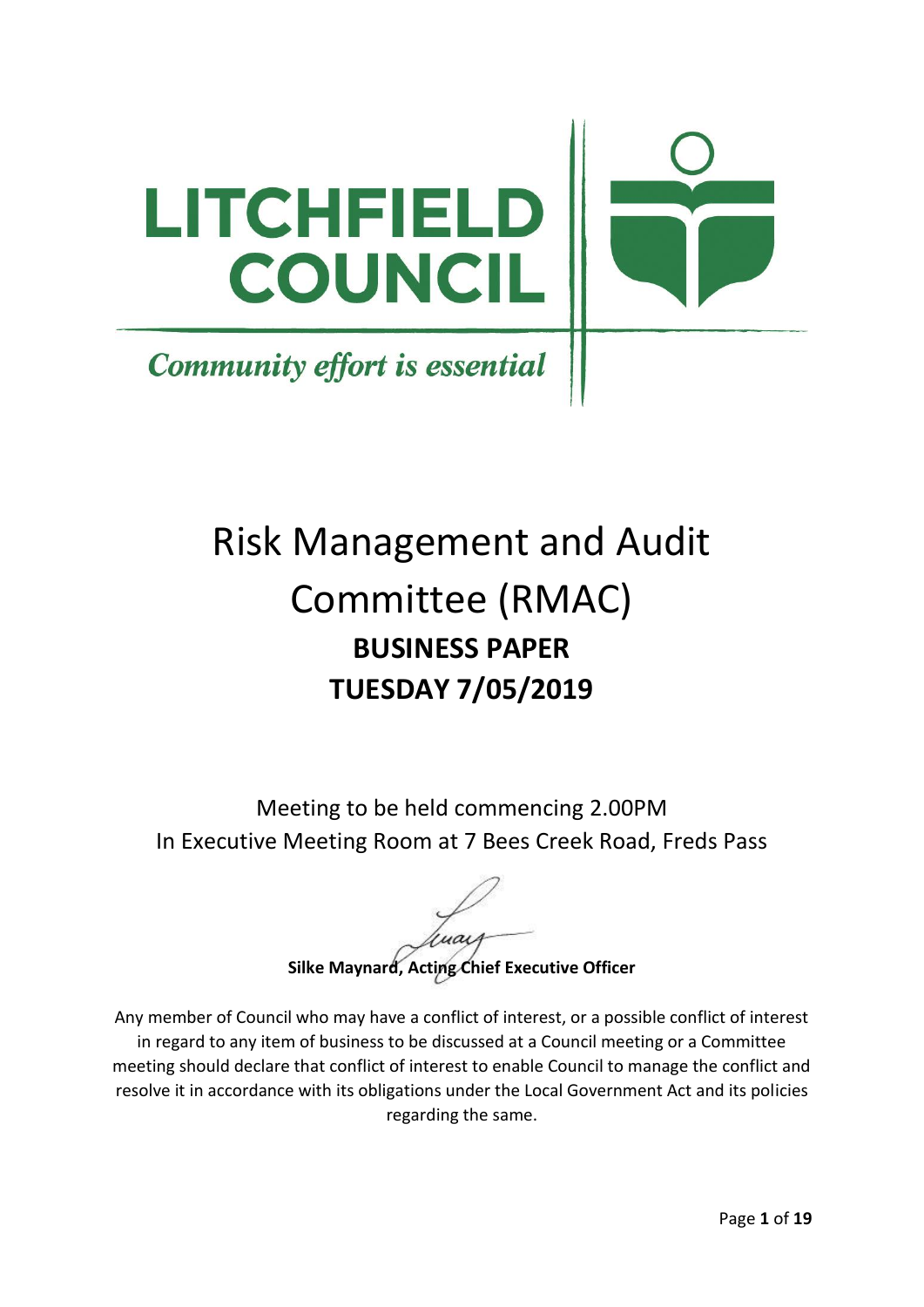

## LITCHFIELD COUNCIL RMAC MEETING



**Notice of Meeting to be held in the Council Chambers, Litchfield** Silke Maynard **on Tuesday, 7 May 2019 at 10.00am Acting Chief Executive Officer** 

| <b>Number</b> |      | <b>Agenda Item</b>                                             |           |  |  |
|---------------|------|----------------------------------------------------------------|-----------|--|--|
| $\mathbf{1}$  |      | <b>Opening of Meeting</b>                                      |           |  |  |
| 2             |      | Apologies and Leave of Absence                                 | 03        |  |  |
| 3             |      | <b>Disclosures of Interest</b>                                 | 03        |  |  |
| 4             |      | <b>Confirmation of Minutes</b>                                 | 03        |  |  |
| 5             |      | <b>Business Arising from the Minutes</b>                       |           |  |  |
|               | 5.1  | <b>Action Sheet</b>                                            | 04-07     |  |  |
| 6             |      | <b>Presentations</b>                                           | 08        |  |  |
|               | Nil  |                                                                |           |  |  |
| 7             |      | 08<br><b>Accepting or Declining Late Items</b>                 |           |  |  |
| 8             |      | <b>Officers Reports</b>                                        |           |  |  |
|               | 8.1  | Procurement Improvement Committee                              | $09-13$   |  |  |
|               | 8.2  | <b>External Audit Plan</b>                                     | $13 - 16$ |  |  |
|               | 8.3  | <b>Internal Audit Plan</b>                                     | 17-20     |  |  |
| 9             |      | <b>Other Business</b>                                          |           |  |  |
| 10            |      | <b>Confidential Items</b>                                      |           |  |  |
|               | 10.1 | Draft Internal Audit Payroll Report and Management<br>Response |           |  |  |
| 11            |      | <b>Close of Meeting</b>                                        |           |  |  |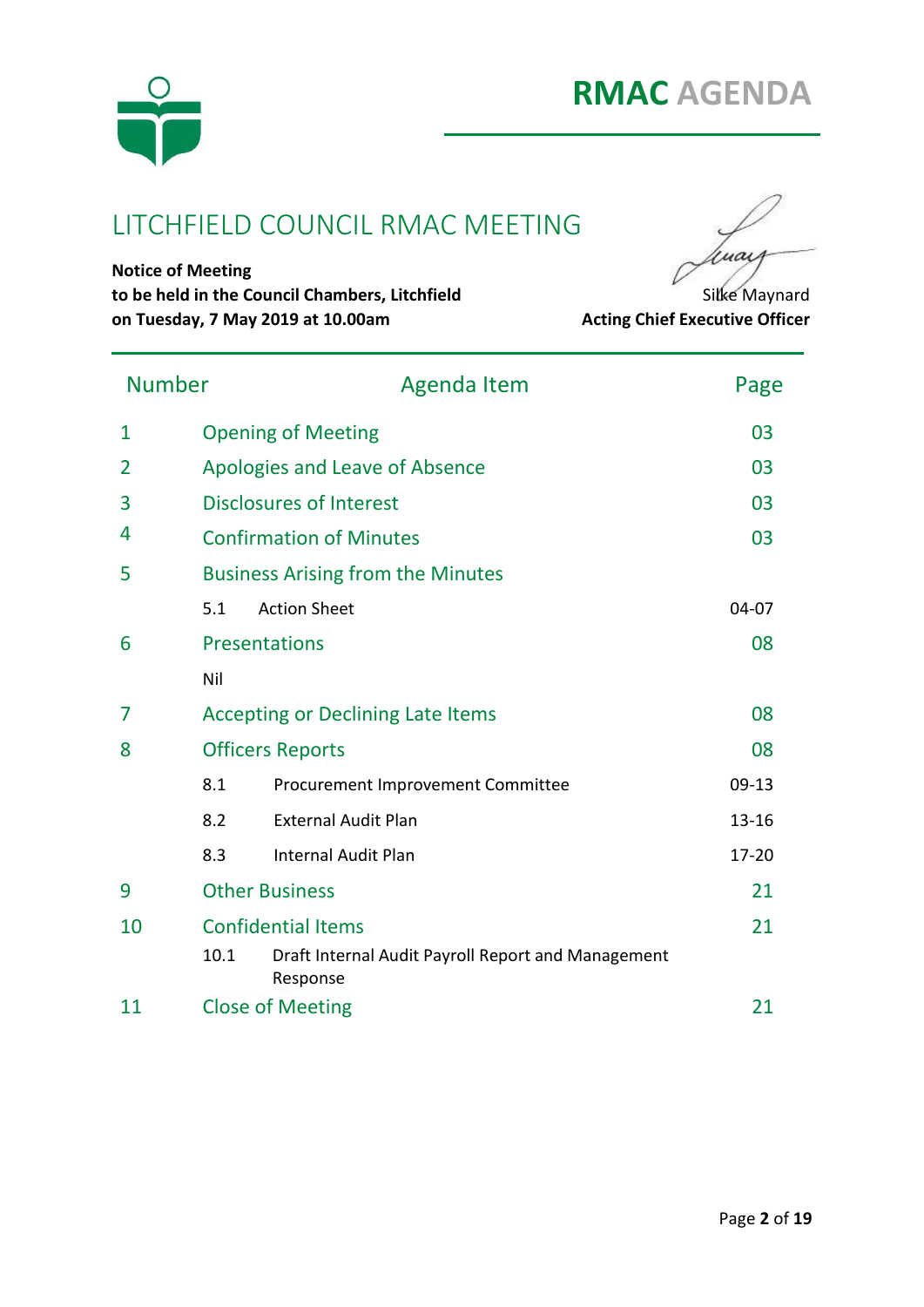#### 1. Opening of meeting

#### 2. Apologies and Leaves of Absence

#### 3. Disclosure of Interests

Any member of the RMAC who may have a conflict of interest, or a possible conflict of interest regarding any item of business to be discussed at the RMAC meeting should declare that conflict of interest to enable Council to manage the conflict and resolve it in accordance with its obligations under the Local Government Act and its policies regarding the same.

#### 4. Confirmation of Minutes

THAT the full minutes of the Risk Management and Internal Audit Committee Meeting held Tuesday 5 February 2019, 5 pages, be confirmed

Minutes have been distributed under separate cover and are publicly available on Council's website<http://www.litchfield.nt.gov.au/council/committees> or in hard copy by request.

#### 5. Business Arising from the minutes

THAT Council receives and notes the Action Sheet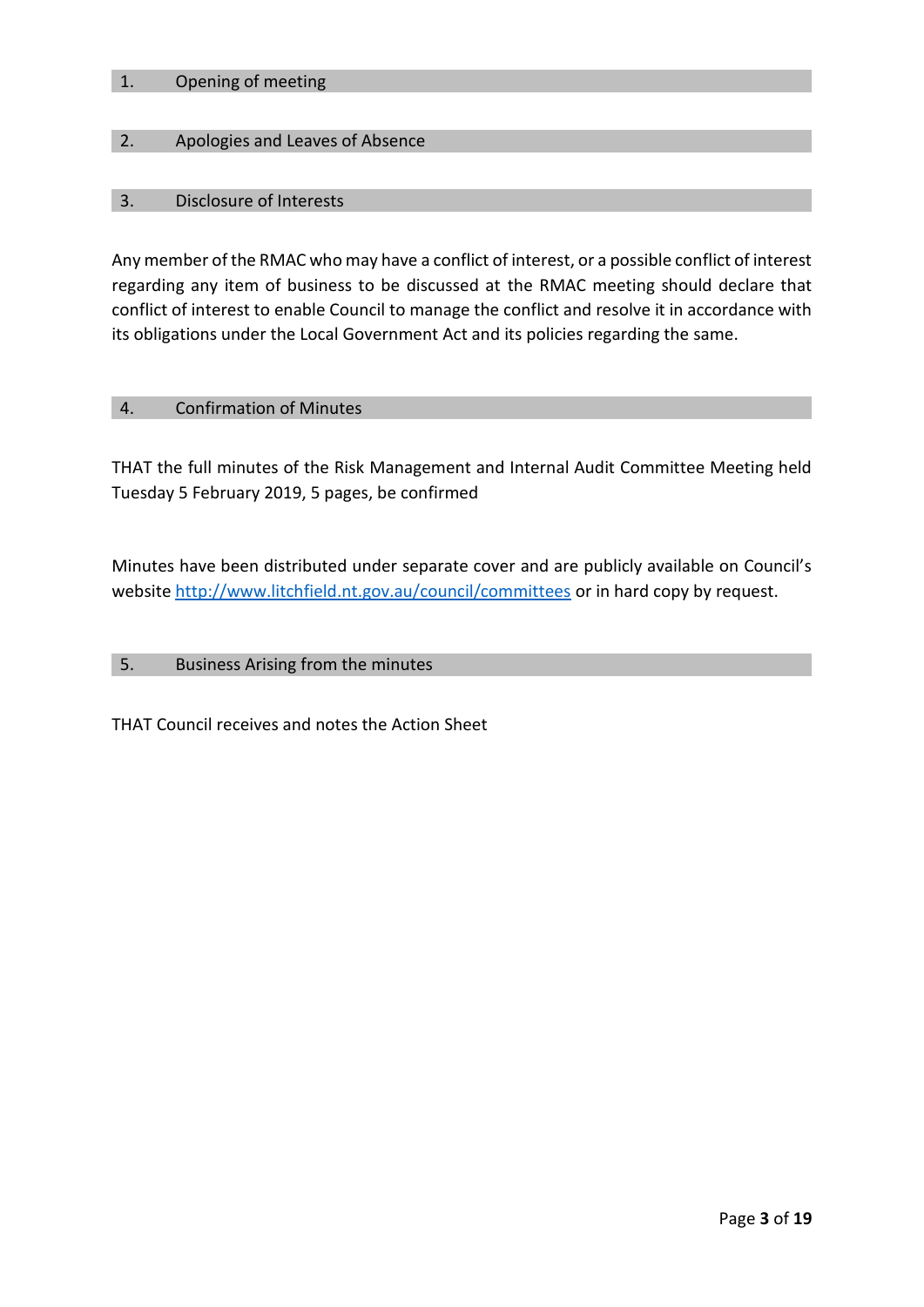## Item 5.1 Business Arising Action Sheet

| <b>Meeting</b>                    |                                                                                                | <b>Agenda Item &amp; Resolution</b>                                                                                                                                                                                                                                                                                                                                                                                                                                                                                       | <b>Action</b>                           | <b>Status</b>                                                                                                                                                                                                                                                                                                                                                                                                                                                                                                                                                                                                                                                                                                                                                                                                                                                                                             |
|-----------------------------------|------------------------------------------------------------------------------------------------|---------------------------------------------------------------------------------------------------------------------------------------------------------------------------------------------------------------------------------------------------------------------------------------------------------------------------------------------------------------------------------------------------------------------------------------------------------------------------------------------------------------------------|-----------------------------------------|-----------------------------------------------------------------------------------------------------------------------------------------------------------------------------------------------------------------------------------------------------------------------------------------------------------------------------------------------------------------------------------------------------------------------------------------------------------------------------------------------------------------------------------------------------------------------------------------------------------------------------------------------------------------------------------------------------------------------------------------------------------------------------------------------------------------------------------------------------------------------------------------------------------|
| <b>Date</b><br>5 February<br>2019 | <b>5.1 Business Arising</b><br>Requests meeting invites be sent out for all 2019 RMAC meetings |                                                                                                                                                                                                                                                                                                                                                                                                                                                                                                                           | <b>Officer</b><br>Gov & Risk<br>Advisor | Complete                                                                                                                                                                                                                                                                                                                                                                                                                                                                                                                                                                                                                                                                                                                                                                                                                                                                                                  |
| 5 February<br>2019                | 8.1                                                                                            | <b>Update on Internal Works Permit Audit</b><br>THAT the RMAC:<br>1. Note the update on the Works Permit Audit and<br>2. Accept that the management response will be finalised once<br>the Director Infrastructure and Operations approved the minor<br>amendments to Litchfield Council's Development and<br>Subdivision Standards and email confirmation of these<br>amendments is sent out to staff and the relevant public.<br>3. Requests evidence for items 4,5 and 11 of the works permit<br>audit recommendations | Gov & Risk<br>Advisor                   | Complete<br>Recommendation 4 of the works permit audit<br>is no longer part of the works permit process<br>and is included as an action in Risk Profile 13<br>- Inadequate Engagement Practices.<br>Recommendation 5 has been addressed<br>through the updating and development of the<br>Planning Administration and the Planning<br>Application Evaluation user guides approved<br>by the Director of Infrastructure and<br>Operations and are available on request.<br>Form and letter templates have also been<br>developed and are in either the forms and<br>template folder of the EDRMS or available<br>through Authority.<br>Recommendation 11 - The documentation of<br>the works permit process including forms are<br>available from the Council website<br>(https://www.litchfield.nt.gov.au/land-<br>infrastructure/planning-and-<br>development/development-and-subdivision-<br>standards) |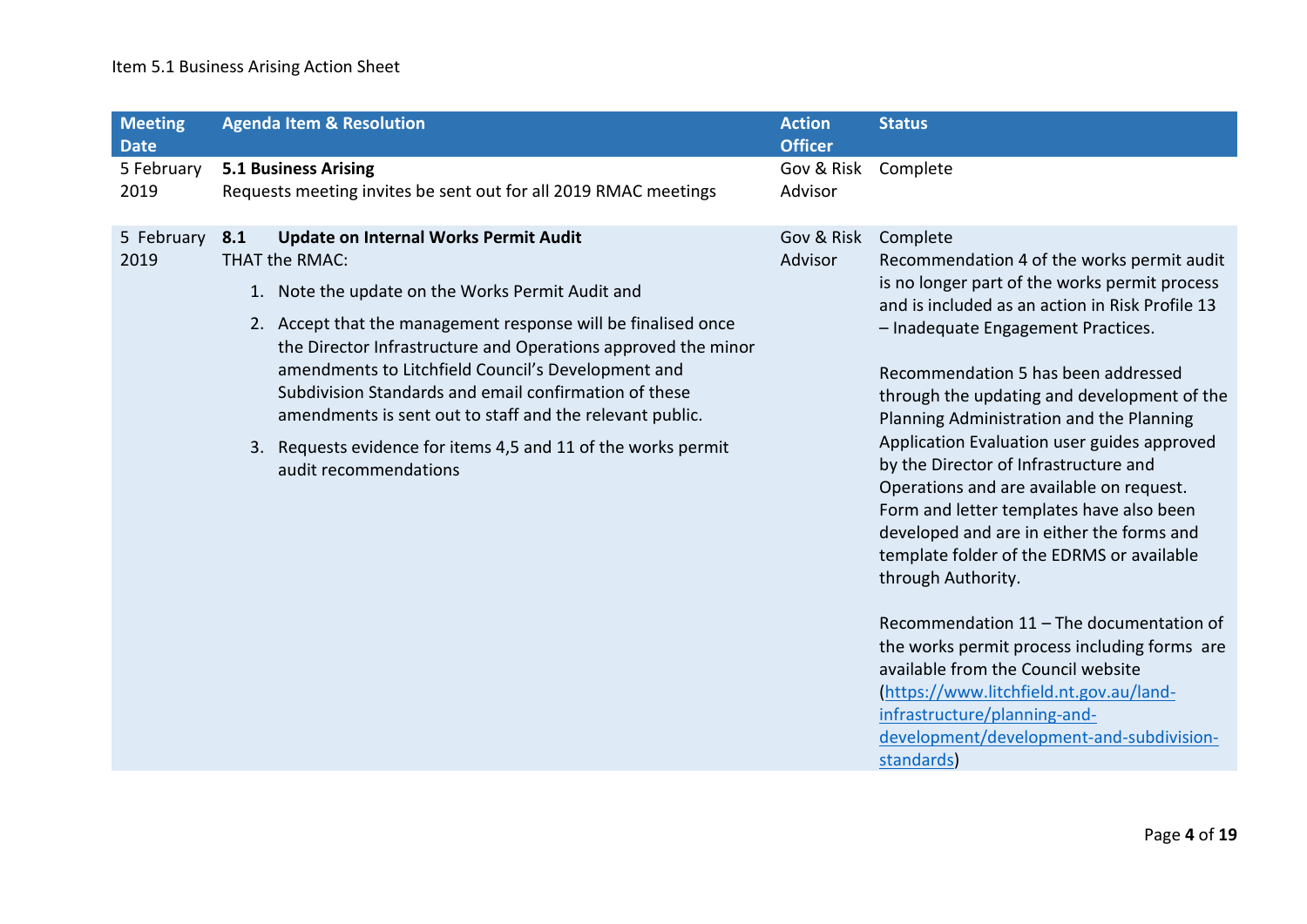## Item 5.1 Business Arising Action Sheet

| <b>Meeting</b><br><b>Date</b> | <b>Agenda Item &amp; Resolution</b> |                                                                                                                                                                                                                                                    | <b>Action</b><br><b>Officer</b> | <b>Status</b>                                                                                                                                                                                 |                                                                                        |  |
|-------------------------------|-------------------------------------|----------------------------------------------------------------------------------------------------------------------------------------------------------------------------------------------------------------------------------------------------|---------------------------------|-----------------------------------------------------------------------------------------------------------------------------------------------------------------------------------------------|----------------------------------------------------------------------------------------|--|
| 5 February 8.2<br>2019        |                                     | <b>Risk Register</b><br><b>THAT RMAC</b>                                                                                                                                                                                                           | Gov & Risk<br>Advisor           | Item 2.<br>Completed actions have been removed and                                                                                                                                            |                                                                                        |  |
|                               |                                     | 1. Note the updated strategic risk register with due dates modified<br>for risk profiles RP12 and RP15 were received; and                                                                                                                          |                                 | controls added where appropriate.<br>Item3.<br>Complete Municipal plan controls have been                                                                                                     |                                                                                        |  |
|                               |                                     | 2. Note the completed actions in the Risk Dashboard of the<br>Strategic Risk Register, to will be removed from the action list<br>with controls to be added where required.                                                                        |                                 | added to appropriate risk profiles. 17<br>controls added across 7 risk profiles.<br>Item 4.                                                                                                   |                                                                                        |  |
|                               |                                     | 3. Requests that the municipal plan key outputs be included as<br>controls in the appropriate risk profiles.                                                                                                                                       |                                 | RP8 Controls - Report to be provided at next<br>RMAC meeting, Executive Team are                                                                                                              |                                                                                        |  |
|                               |                                     | 4. Requests a report on how controls in RP8 are going to be<br>improved.                                                                                                                                                                           |                                 | developing WHS prioritisations<br>Item 5.<br>Complete. Due date for the establishment of                                                                                                      |                                                                                        |  |
|                               |                                     | 5. Supports an earlier due date for actions in RP12 and suggests<br>completion by July 2019.                                                                                                                                                       |                                 | a project management methodology (RP12)<br>revised to July 2019.                                                                                                                              |                                                                                        |  |
|                               |                                     | 6. Noted that id. Consult economic and social data be included as a<br>control for RP13                                                                                                                                                            |                                 | Item 6.<br>Complete. id.Consult economic and social<br>data is now included as a control for RP13                                                                                             |                                                                                        |  |
|                               |                                     | 7. Requests completion dates against each of the asset categories<br>for the development of asset management plans in RP15 actions<br>and attention be given to where playgrounds and skate parks<br>are considered in the asset management plans. |                                 | Item 7.<br>Complete. Completion dates for<br>development of asset management plans are<br>tabled in Attachment A below which will be<br>included as separate actions in the risk<br>register. |                                                                                        |  |
|                               |                                     |                                                                                                                                                                                                                                                    |                                 |                                                                                                                                                                                               | A full risk register report will be presented at<br>the August RMAC meeting as per the |  |

approved workplan.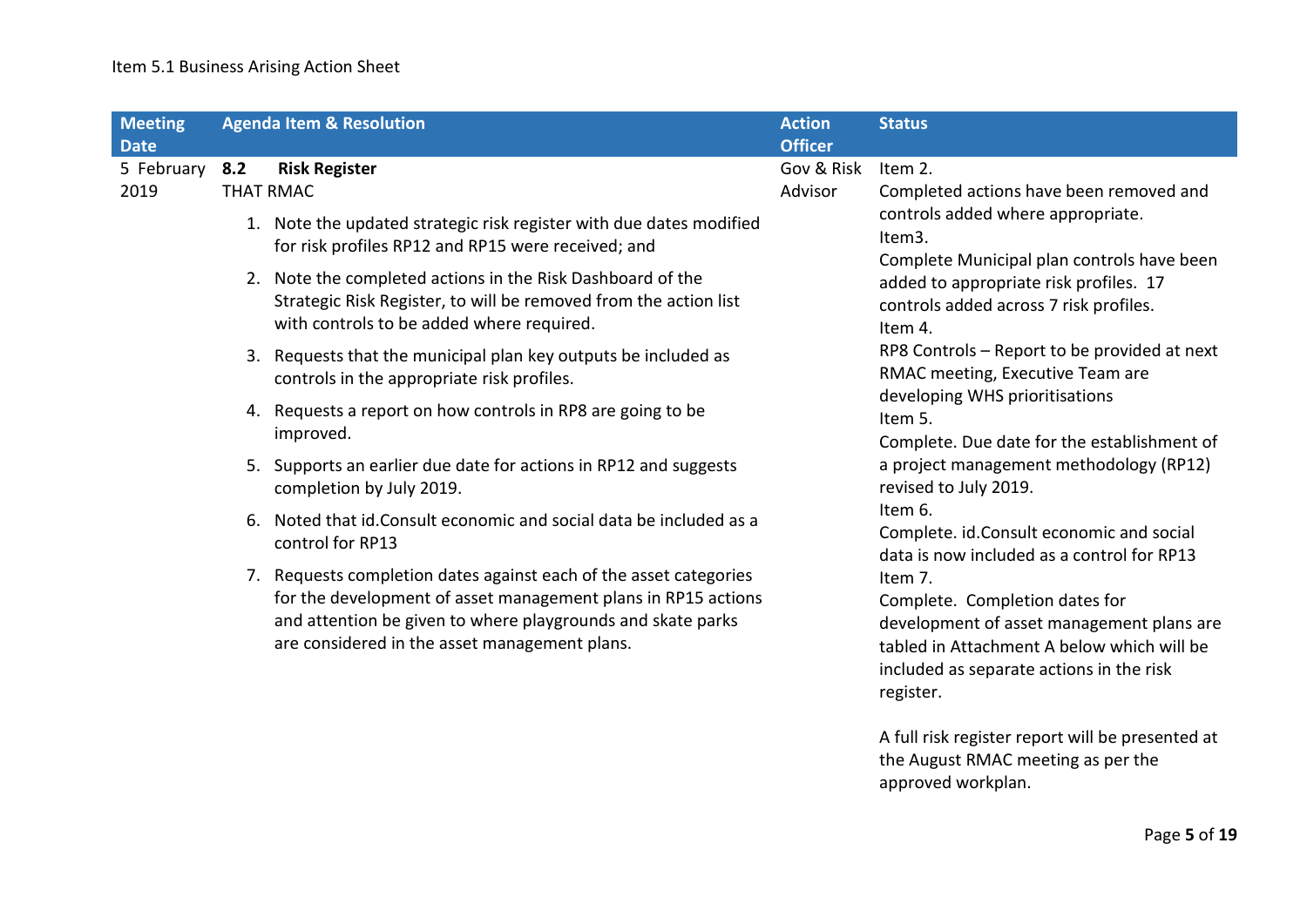## Item 5.1 Business Arising Action Sheet

| <b>Meeting</b><br><b>Date</b> | <b>Agenda Item &amp; Resolution</b>                                                |                                                                                                            | <b>Action</b><br><b>Officer</b> | <b>Status</b>                              |  |  |
|-------------------------------|------------------------------------------------------------------------------------|------------------------------------------------------------------------------------------------------------|---------------------------------|--------------------------------------------|--|--|
| 5 February 8.3<br>2019        | <b>Management Response from External Auditor's Closing Report</b><br>THAT the RMAC |                                                                                                            | Finance<br>Manager              | Complete - Response sent 8 February 2019   |  |  |
|                               |                                                                                    | 1. Requests that the management response is provided to the<br>external auditor with the RMAC endorsement. |                                 |                                            |  |  |
| 5 February<br>2019            | 8.4                                                                                | 2018/19 Internal Audit update<br>THAT the RMAC,                                                            | Advisor                         | Gov & Risk Complete - See items 8.3 & 10.1 |  |  |
|                               |                                                                                    | 1. Request a full report at its next meeting on the payroll audit final<br>report and management response. |                                 |                                            |  |  |
|                               |                                                                                    | 2. That future internal audits provide an opinion of control adequacy<br>as part of the scope of works     |                                 |                                            |  |  |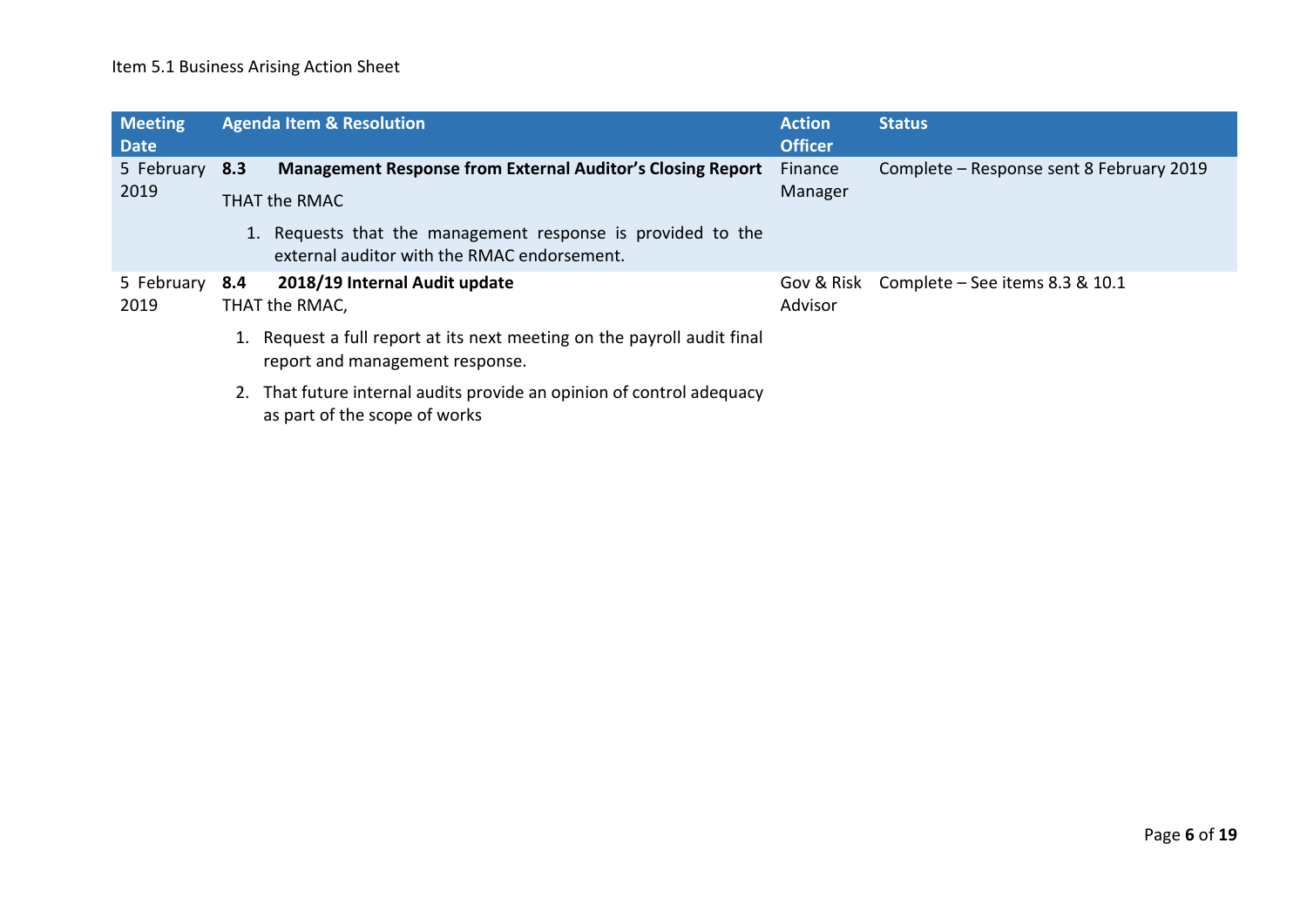| Class/ Group                   | <b>Includes</b>                           | Due Date  | <b>Comments</b>      |
|--------------------------------|-------------------------------------------|-----------|----------------------|
| Cemetery                       | All Cemetery assets                       | Completed | Completed            |
| Roads                          | Roads and Kerbs                           | May 2019  | Council Agenda May   |
| Fleet                          | <b>Plant and Vehicles</b>                 | Aug 2019  | Drafted for review   |
| Driveway                       | Driveway access and driveway culverts     | Oct 2019  | Drafted for review   |
| Council Build & Surrounds      | Adm building, irrigation, dog shelter     | Oct 2019  | In progress          |
| Drainage                       | Cross Road Culverts, Underground Drainage | Dec 2019  | <b>Next Priority</b> |
| <b>Waste Transfer Stations</b> | All                                       | June 2021 |                      |
| <b>Recreational Reserves</b>   | All                                       | June 2021 |                      |
| <b>Street Signs</b>            | Road signs                                | June 2021 |                      |
| IT equipment                   | iPad, computers, Notebook                 | June 2021 |                      |

Item 5.1 Attachment A – Schedule of Asset Management Plan Development

NB. It is expected that all plans will be completed by June 2021. A review and update of scheduled completion dates will be conducted in January 2020 and reported to RMAC once the current plans in development are approved.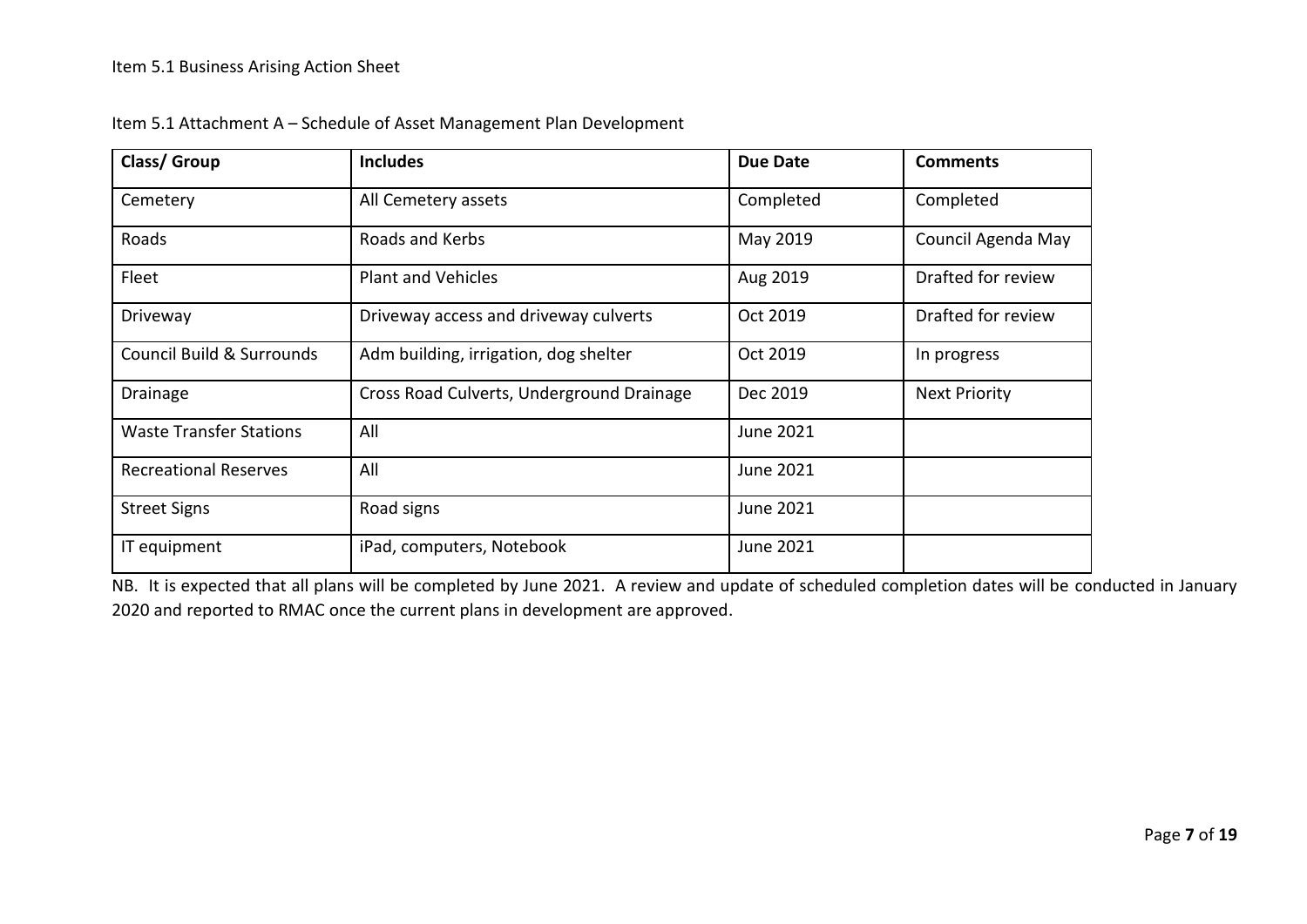# 6. Presentations Nil 7. Accepting or Declining Late Items 8. Officer Reports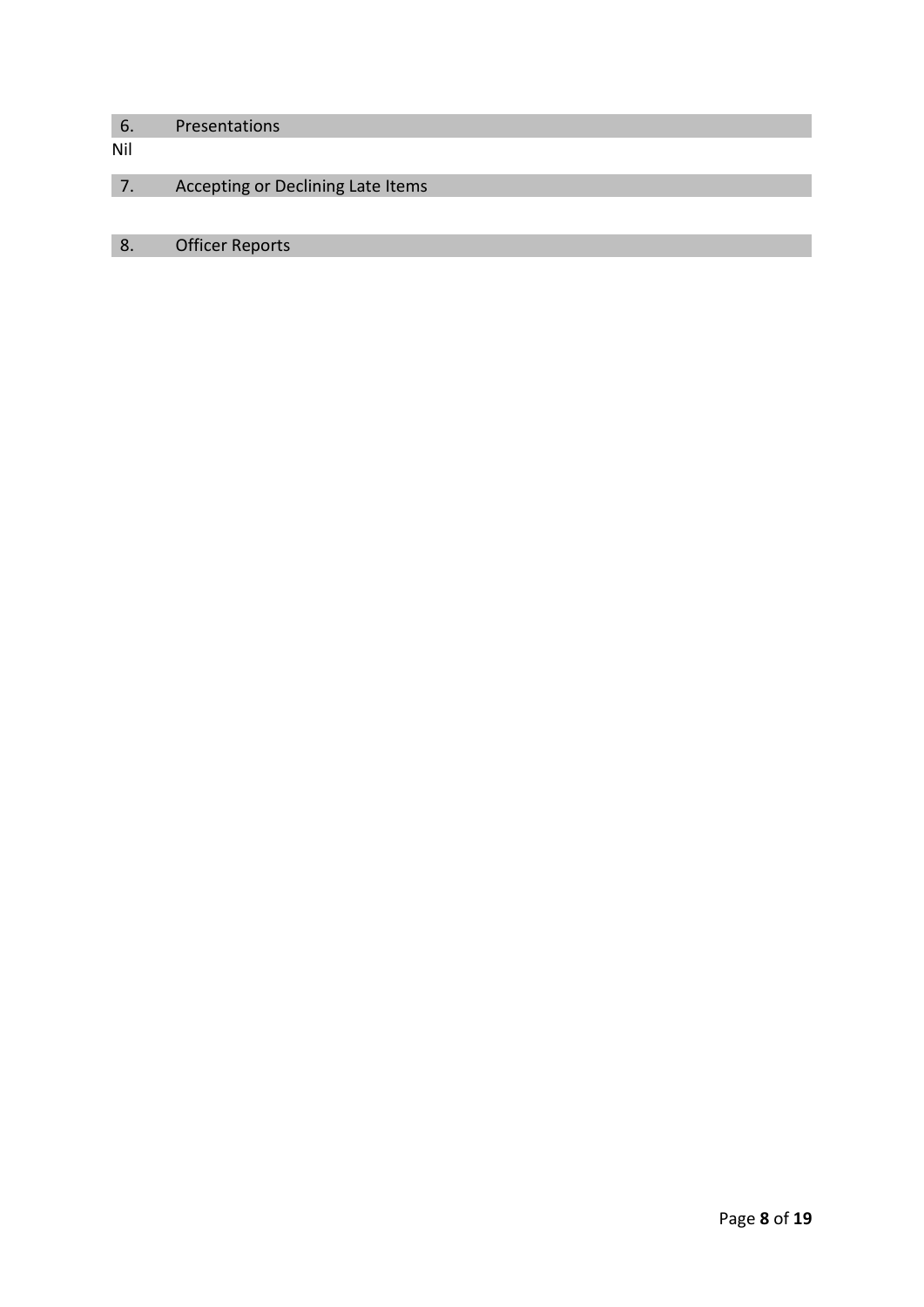



| <b>Agenda Item Number:</b> | 8.1                               |
|----------------------------|-----------------------------------|
| <b>Report Title:</b>       | Procurement Improvement Committee |
| <b>Report Number:</b>      |                                   |
| <b>Meeting Date:</b>       | 7/05/2019                         |
| <b>Attachments:</b>        | Attachment A - Terms of Reference |

#### **Purpose**

This report updates RMAC on the status of the Procurement Improvement Committee and its activities in working on procurement related audits and recommendations.

#### **Summary**

The Procurement Improvement Committee (PIC) has been re-established to ensure Council has a focus on continual improvement of procurement activities. Internal audits and operational reviews of procurement activities have been consolidated into a single location where they are reviewed by the PIC and responsibility for actions determined and then monitored.

There are a total of 91 actions identified within the consolidated list, with 38 (42%) recorded as complete and the majority of the remainder underway.

#### **Recommendation**

THAT the RMAC note the report on the Procurement Improvement Committee (PIC) and the progress made on the procurement roadmap.

#### **Background**

The Procurement Improvement Committee (PIC) has been re-established to ensure Council has a focus on continual improvement of procurement activities. The PIC has a Terms of Reference (attached) and includes the key staff involved in decision making relating to procurement across Council.

The PIC has met twice in the last two months and will meet no less than quarterly moving forward. The key items that the PIC is working is;

- 1. Finalising 2017 Procurement Audit recommendations (a Risk Dashboard Action for RP9)
- 2. Council resolutions relating to procurement
- 3. Reviewing and actioning recommendations from operational probity reviews
- 4. 2018 Procurement maturity roadmap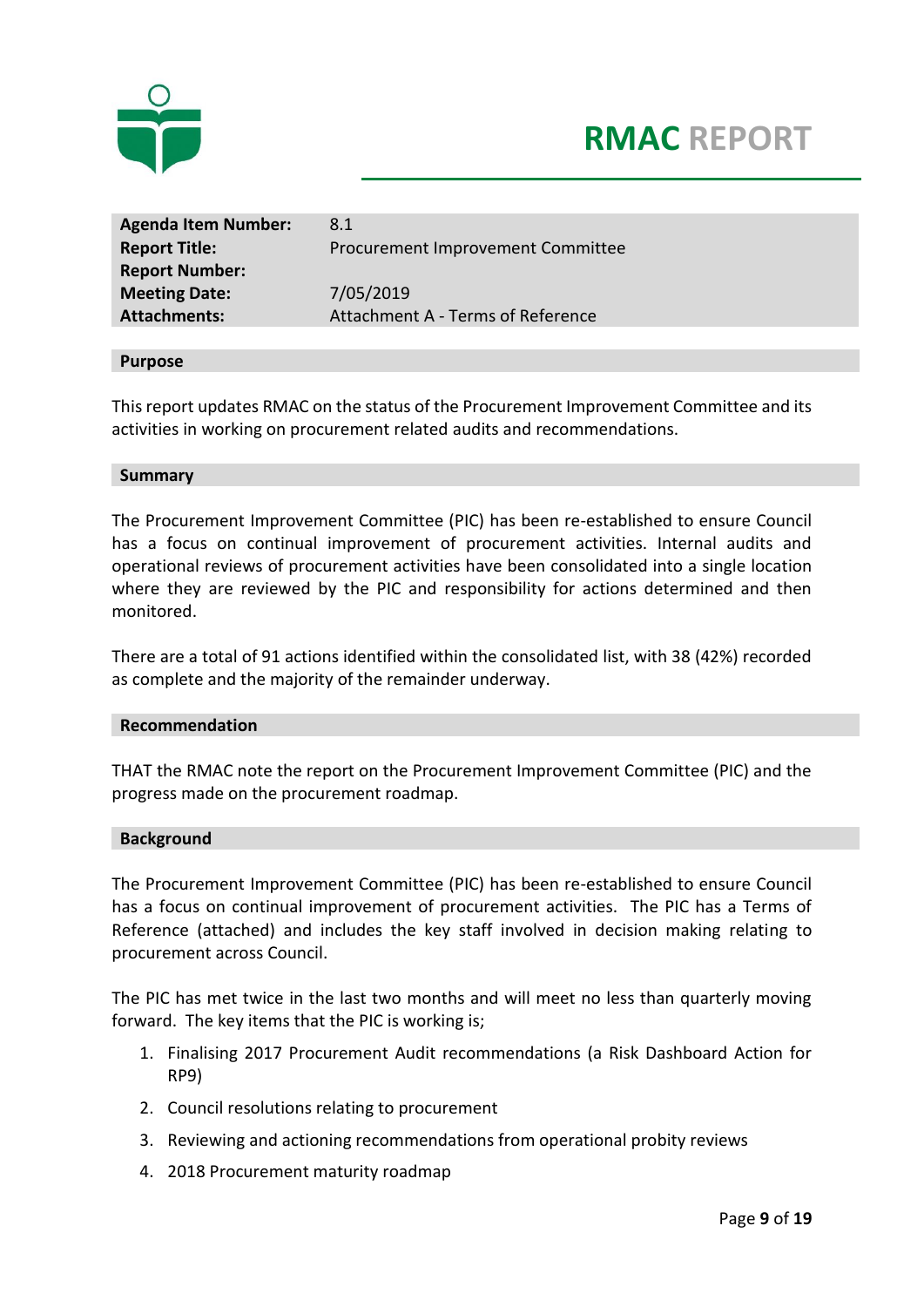Every action item has been consolidated into a spreadsheet that the PIC reviews each meeting. There are 91 actions in total, some of which overlap depending on the purpose of the review, however it was considered important to have everything that had been reviewed and provided to Council over the past three years to ensure that nothing was missed.

| <b>Status</b>                          | Quantity |
|----------------------------------------|----------|
| Complete                               | -38      |
| Confirm (check to confirm as complete) | 5        |
| In Progress                            | 45       |
| <b>Not Started</b>                     |          |

A summary of the actions as at 8 April 2019 is included in the table below.

The risk profile of each of these individual actions has not been reviewed in detail due to many of the actions coming from recommendations from reviews and reports that did not include a risk rating. The PIC determines the responsible officer and deadline for the action. The majority of the actions listed as 'in progress' are administrative actions that require inclusion into procedures or manuals to enable their completion.

The PIC has determined not to resolve items as complete until the action is appropriately documented. For example, the inclusion of 'flowcharts on Council records system' has occurred in the draft procurement manual but will not be marked as complete until the manual is finalised. In addition, some 'in progress' items will be further reviewed and actioned through the internal Contract Management audit that will occur over the next two months.

Further updates will be incorporated into the relevant Risk Dashboard Action status updates and through summary reports to RMAC as appropriate.

#### **Links with Strategic Plan**

*A well-run Council*

#### **Legislative and Policy Implications**

Nil

**Risks**

Nil

**Financial Implications** 

Nil

**Community Engagement**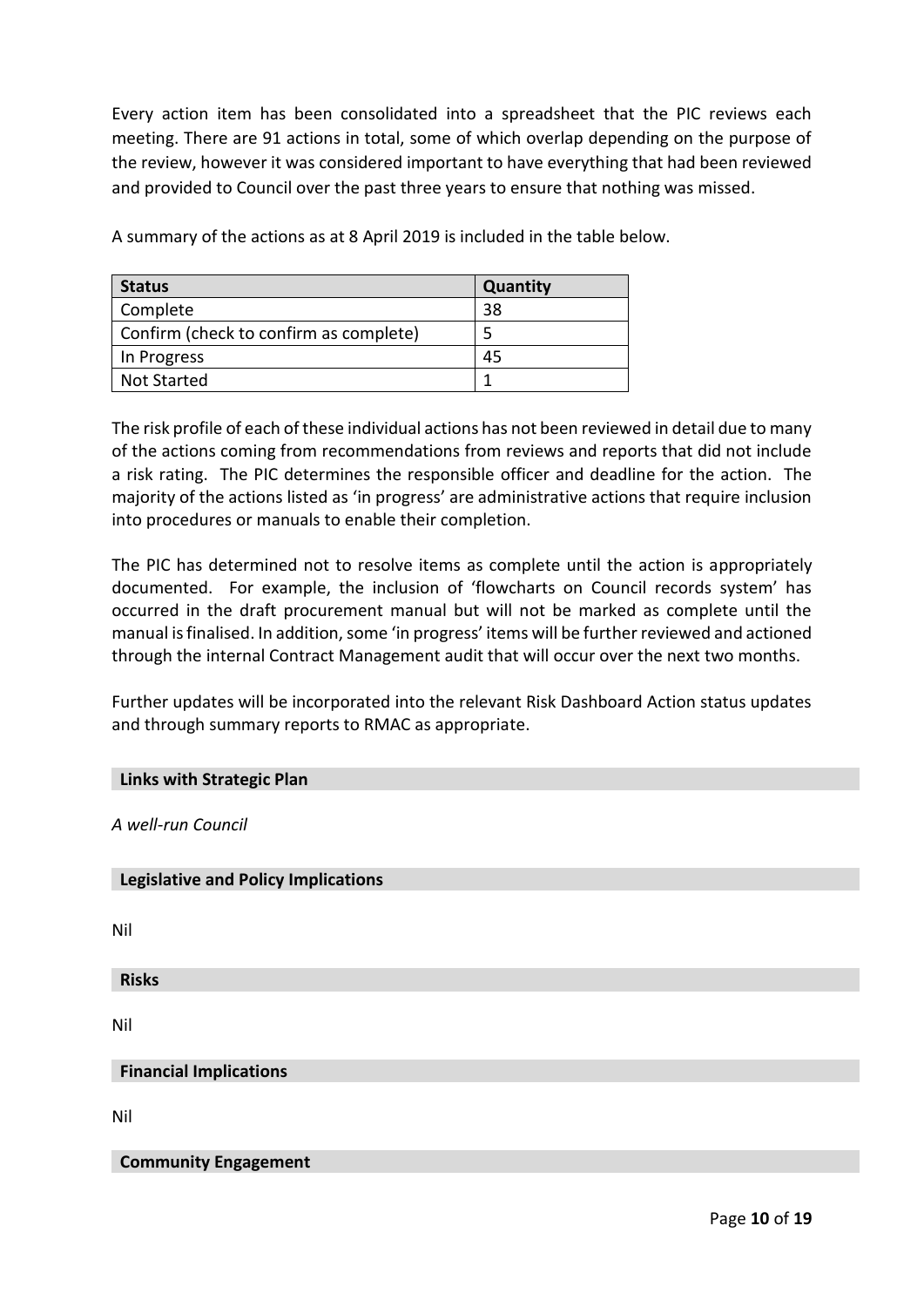#### **Recommending Officer: Nadine Nilon, Director of Infrastructure and Operations**

Any queries on this report may be directed to the Recommending Officer on telephone (08) 8983 0600.

*Any member of Council who may have a conflict of interest, or a possible conflict of interest in regard to any item of business to be discussed at a Council meeting of a Committee meeting should declare that conflict of interest to enable Council to manage the conflict and resolve it in accordance with its obligations under the Local Government Act and its policies regarding the same.*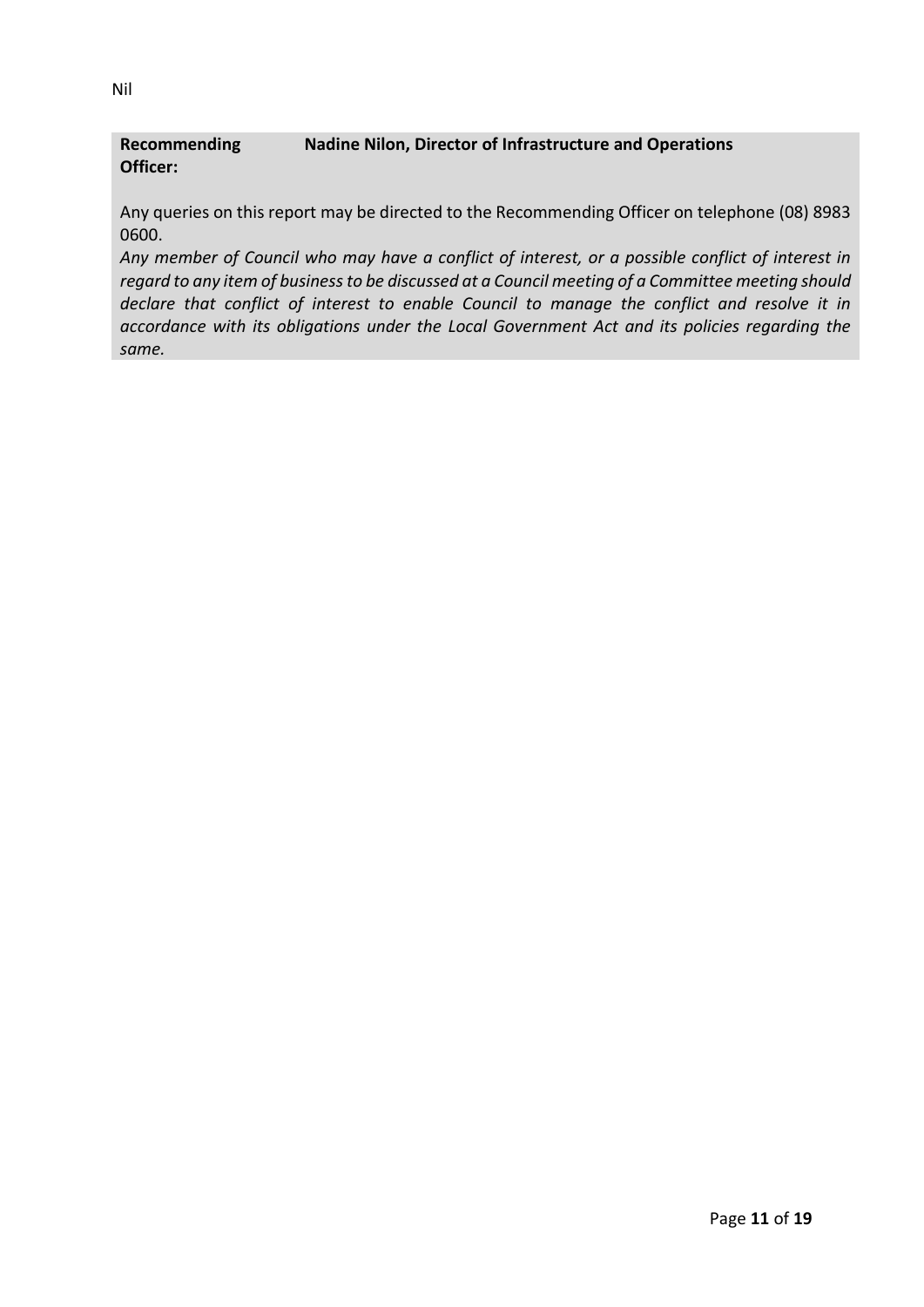

# **TERMS OF REFERENCE**

## Procurement Improvement Committee

#### **Introduction**

These Terms of Reference set out the operating framework for the Procurement Improvement Committee (PIC).

#### **Purpose**

- Develop, set and maintain strategic direction for Litchfield Council's procurement processes.
- Establish and monitor the implementation of the Procurement Policy and Manual (or Guidelines).
- Develop and monitor Key Performance Indicators (KPIs) in relation to procurement processes.
- Report on procurement activities, including audit recommendations, in line with established KPIs and as required by the Executive Team.

The PIC will report to the Executive Team (ET).

#### **Definitions**

For the purpose of these Terms of Reference:

- "Member" means a member of the Committee
- "Council" means the Litchfield Council.

#### **Membership**

The Committee shall be made up of Council Officers based on their classification and have representation from key staff involved in procurement activities and reporting at Council.

Chief Executive Officer (optional) Director Infrastructure and Operations Director Community and Corporate Services Manager Infrastructure and Assets Governance and Risk Advisor Finance Manager Works Administrator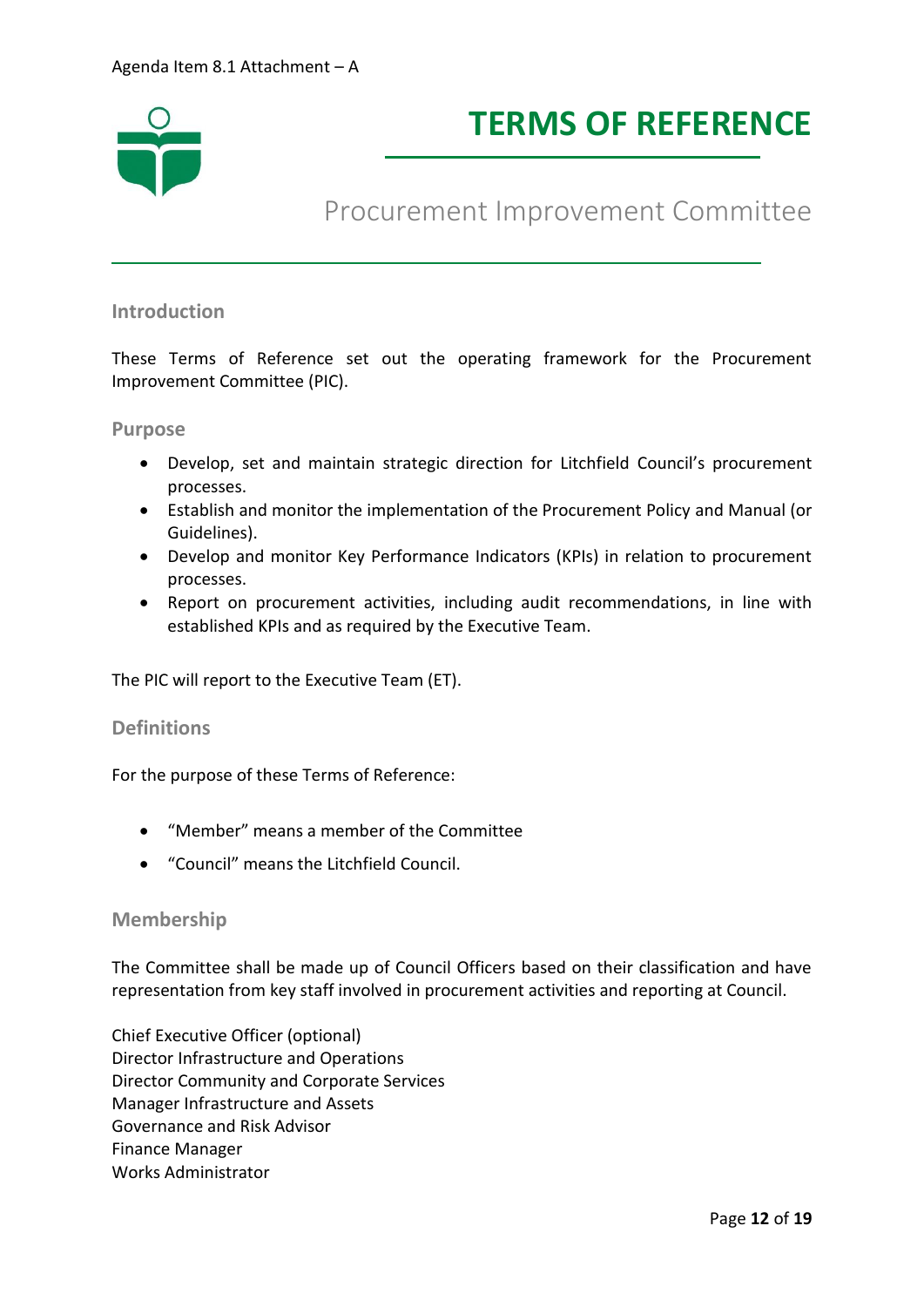The Committee shall meet no less than once every three calendar months.

#### **Chairperson**

The Chairperson shall be the Director Infrastructure and Operations.

If the Chairperson is unable to attend a meeting, the Committee shall nominate an acting chair for that meeting.

The Chairperson is responsible for the conduct of meetings, ensuring fair and equitable opportunities for views and opinions to be voiced and discussed by the Committee.

Responsibilities of the Chairperson include:

- Guiding the meeting according to the agenda and time available;
- Ensuring all discussion items end with a decision, action or definite outcome; and
- Develop the draft agenda and minutes

#### **Meeting Protocol**

The Committee shall adhere to normal meeting protocols.

#### **Conflict of Interest**

A 'conflict of interest' is when a person has to make a decision on an issue in which they have, or are perceived to have, a personal interest or benefit in a specific outcome. The conflicts can often be based around financial matters (pecuniary interest) such as contracts or the terms and conditions of a rental.

Any committee members with a conflict of interest or perceived conflict of interest must declare the interest prior to discussion of the item.

'Disclosures of Interest' will be a standing item on the agenda.

#### **Reporting**

The Committee will report formally to ET on a quarterly basis via the Director Infrastructure and Operations.

#### **Amendment**

Review within 12 months of establishment.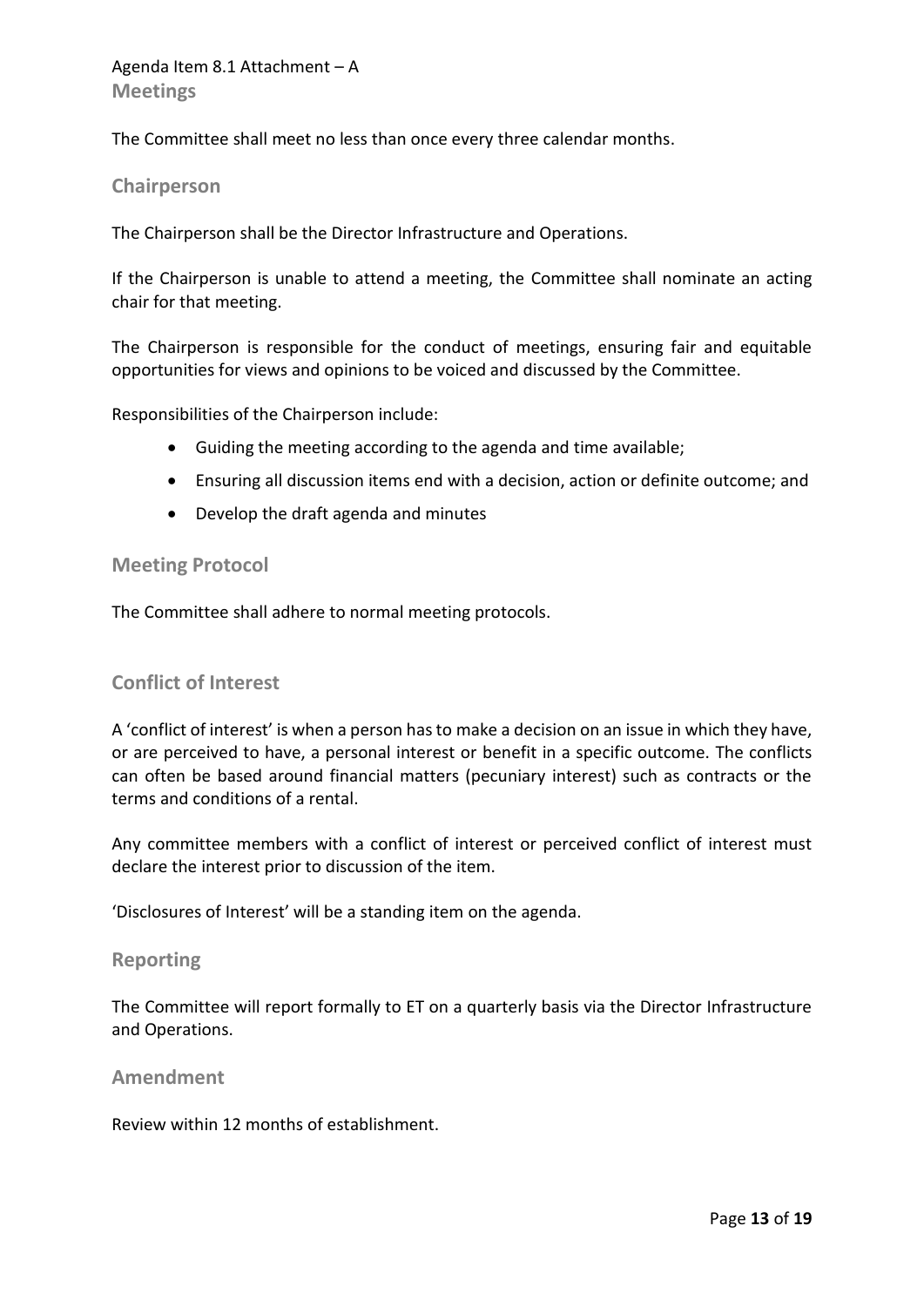



| <b>Agenda Item Number:</b><br><b>Report Title:</b><br><b>Report Number:</b> | 8.2<br><b>External Audit Plan</b> |
|-----------------------------------------------------------------------------|-----------------------------------|
| <b>Meeting Date:</b>                                                        | 7/05/2019                         |
| <b>Attachments:</b>                                                         | Nil                               |

#### **Purpose**

This report provides an update on the expected timeline for completion of Litchfield Council's Audit of 2018/2019 Financial Statements to be performed by Merit Partners.

#### **Summary**

In conjunction with the preparation of Litchfield Council's Financial Statements, an external audit will take place with the appointed auditors contracted last year, Merit Partners. Confirmation has been received with the commencement of controls testing for the period Tuesday, 11 June 2019 to Friday, 14 June 2019 to allow for the full year of transactions to action their controls testing.

It is expected that Merit Partners will return to Council for the period 3 September to 6 September 2019 with the Audit Report to be complete and available for viewing at the Risk Management and Audit Committee Meeting on 8 October 2019.

#### **Recommendation**

THAT the RMAC notes the expected timeline for the External Audit of Litchfield Council's 2018/2019 Financial Statements.

#### **Background**

At the February 2018 Council Meeting, Merit Partners Pty Ltd was appointed Council's External Auditors for a three-year term commencing in 2017/18 financial year.

As outlined in the table below, Merit Partners has confirmed they will commence controls testing on-site Tuesday, 11 June to Friday, 14 June 2019 to allow for almost a full year of transactions for controls testing to take place.

Merit Partners are expected to return to Litchfield Council for the period Tuesday, 3 September to Friday, 6 September 2019 to finalise the Audit, with the Audit Report to be complete and available for viewing at the Risk Management and Audit Committee Meeting on Tuesday, 8 October 2019. This will allow sufficient time for the Audit Reports inclusion into the Annual Report and delivery to the Minister's Office.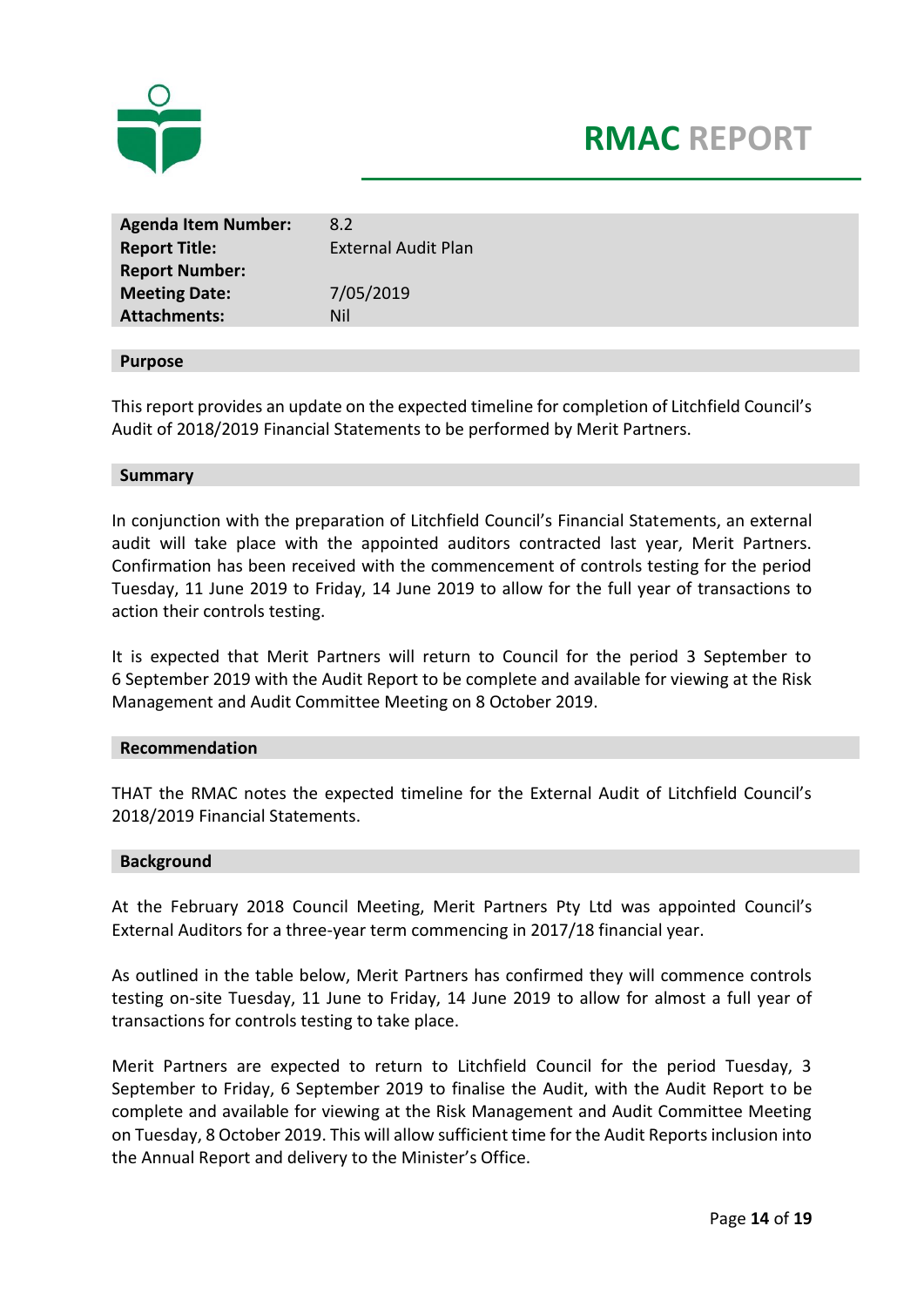| Preparation of the 30 June           |                   |                    |      |      |      |      |      |      |
|--------------------------------------|-------------------|--------------------|------|------|------|------|------|------|
| 2019 Annual Financial                |                   |                    | Jun- | Jul- | Aug- | Sep- | Oct- | Nov- |
| <b>Statements</b>                    | <b>Start Date</b> | <b>Finish Date</b> | 19   | 19   | 19   | 19   | 19   | 19   |
| Auditor - 1-week Pre-Audit           |                   |                    |      |      |      |      |      |      |
| (Tuesday)                            | 11/06/2019        | 14/06/2019         |      |      |      |      |      |      |
| Close off 2018-2019 Creditors        |                   |                    |      |      |      |      |      |      |
| Invoices for payment                 | 1/07/2019         | 12/07/2019         |      |      |      |      |      |      |
| <b>General Ledger processing</b>     |                   |                    |      |      |      |      |      |      |
| Journals                             | 1/07/2019         | 19/07/2019         |      |      |      |      |      |      |
| Preparation of the Financial         |                   |                    |      |      |      |      |      |      |
| Statement                            | 22/07/2019        | 15/08/2019         |      |      |      |      |      |      |
| Auditor- 1-week Audit                |                   |                    |      |      |      |      |      |      |
| (Tuesday)                            | 3/09/2019         | 6/09/2019          |      |      |      |      |      |      |
| Auditor - Audit Report               | 30/09/2019        | 2/10/2019          |      |      |      |      |      |      |
| <b>Financial Statements to be</b>    |                   |                    |      |      |      |      |      |      |
| review by Audit Committee            | 8/10/2019         | 8/10/2019          |      |      |      |      |      |      |
| <b>CEO signoff followed by</b>       |                   |                    |      |      |      |      |      |      |
| <b>Auditor's Report Signoff</b>      | 9/10/2019         | 11/10/2019         |      |      |      |      |      |      |
| <b>Annual Report to be presented</b> |                   |                    |      |      |      |      |      |      |
| to Council                           | 16/10/2019        | 16/10/2019         |      |      |      |      |      |      |
| Annual Report to be printed          | 21/10/2019        | 31/10/2019         |      |      |      |      |      |      |
| <b>Delivery to Minster by</b>        |                   |                    |      |      |      |      |      |      |
| 15/11/19                             | 1/11/2019         | 15/11/2019         |      |      |      |      |      |      |

#### Proposed timeframe **Critical dates unable to be changed**

## **Links with Strategic Plan**

*Enabler: A well run Council.*

#### **Legislative and Policy Implications**

This paper is consistent with FIN09 Risk Management and Audit Committee.

#### **Risks**

Not applicable to this report.

#### **Financial Implications**

The costs associated with the External Audit are outlined in the Budget 2019/2020.

#### **Community Engagement**

Not applicable to this report.

#### **Recommending Officer: Silke Maynard, Director Community and Corporate Services**

Any queries on this report may be directed to the Recommending Officer on telephone (08) 8983 0600.

*Any member of Council who may have a conflict of interest, or a possible conflict of interest in regard to any item of business to be discussed at a Council meeting of a Committee meeting should declare that conflict of interest to enable Council to manage the conflict and resolve it in accordance with its obligations under the Local Government Act and its policies regarding the same.*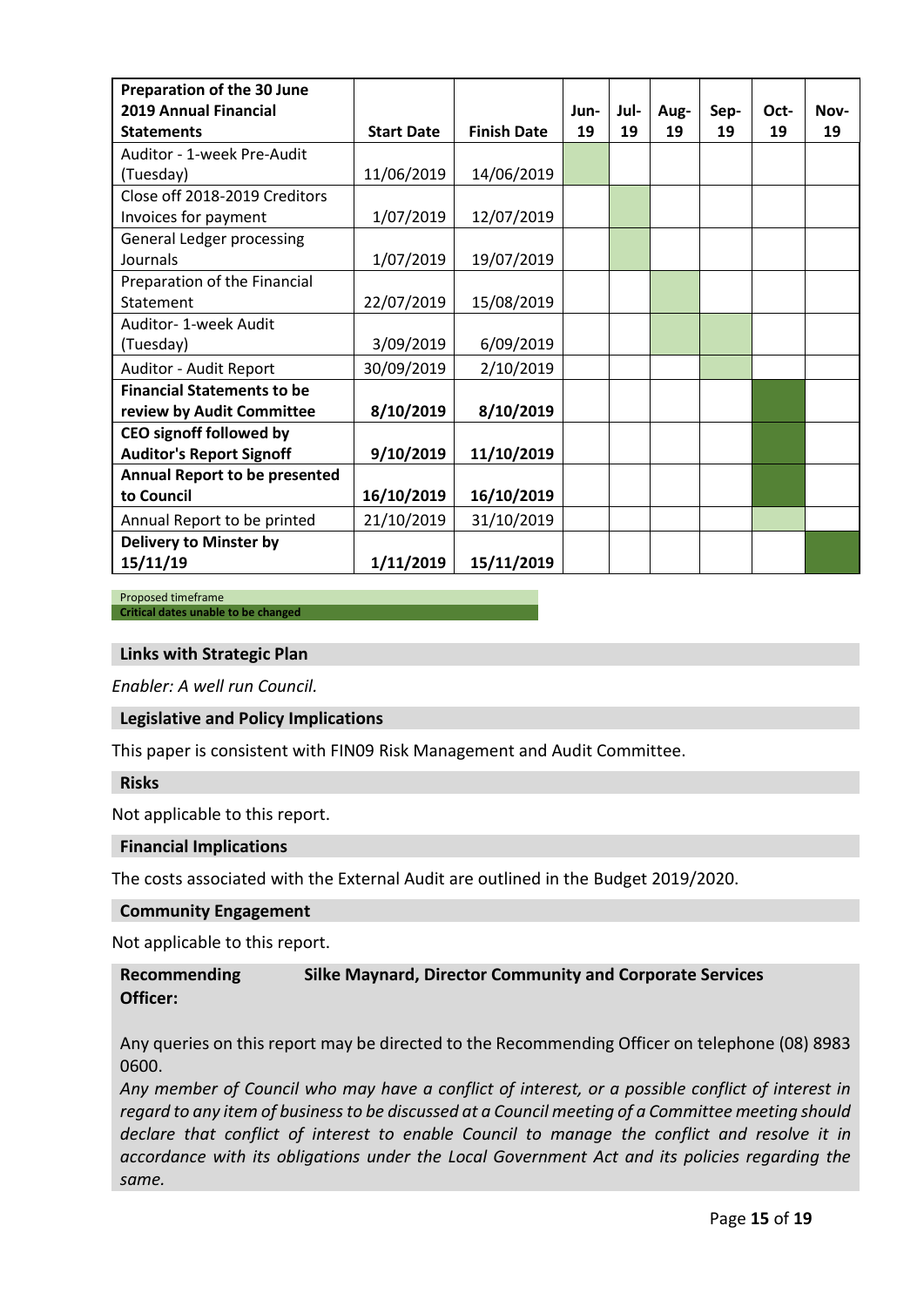

# **RMAC REPORT**

| <b>Agenda Item Number:</b> | 8.3                                                               |
|----------------------------|-------------------------------------------------------------------|
| <b>Report Title:</b>       | Internal Audit Plan                                               |
| <b>Report Number:</b>      |                                                                   |
| <b>Meeting Date:</b>       | 7/05/2019                                                         |
| <b>Attachments:</b>        | Attachment A - Contract Management Process Internal Audit Project |
|                            | Scope                                                             |

#### **Purpose**

The purpose of this paper is to update the RMAC on the progress of the 2018/19 internal audit plan components.

#### **Summary**

Two internal audits, Payroll Processes (see confidential item in this agenda) and Contract Management Practices (Scope provided in Attachment A), have been initiated this financial year which will expend the 2018/19 budget allocation. The 2018/19 Municipal Plan Key Performance Indicator (KPI) of three per year will not be met.

#### **Recommendation**

THAT RMAC,

- 1. Notes the scope of the Contract Management Practices internal audit.
- 2. Recommends that the internal audit budget is maintained at the current level and that the internal audit KPI in the 2019/20 Municipal plan is set at two per year.
- 3. Requests an updated internal audit plan at the next RMAC meeting in August 2019

#### **Background**

The RMAC has previously endorsed an internal audit plan that extends to the 2020/21 financial year. This plan proposes three internal audits per year and is supported by key performance indicators in the Municipal Plan. Internal audits were proposed based on risk and control ratings of risk profiles in the Litchfield Council strategic risk register and the need to monitor the implementation of findings from past internal audits.

Two internal audits have been initiated to date for 2018/19 financial year, Payroll Processes (see confidential item in this agenda) and Contract Management Practices. The scope for the Contract Management Practice audit is supplied in Attachment A and included a requirement to provide an assessment of the adequacy of current controls and recommendations for any potential improvements as per RMAC recommendation at its February 2019 meeting. This internal audit has recently been let and is expected to be finalised by July 2019.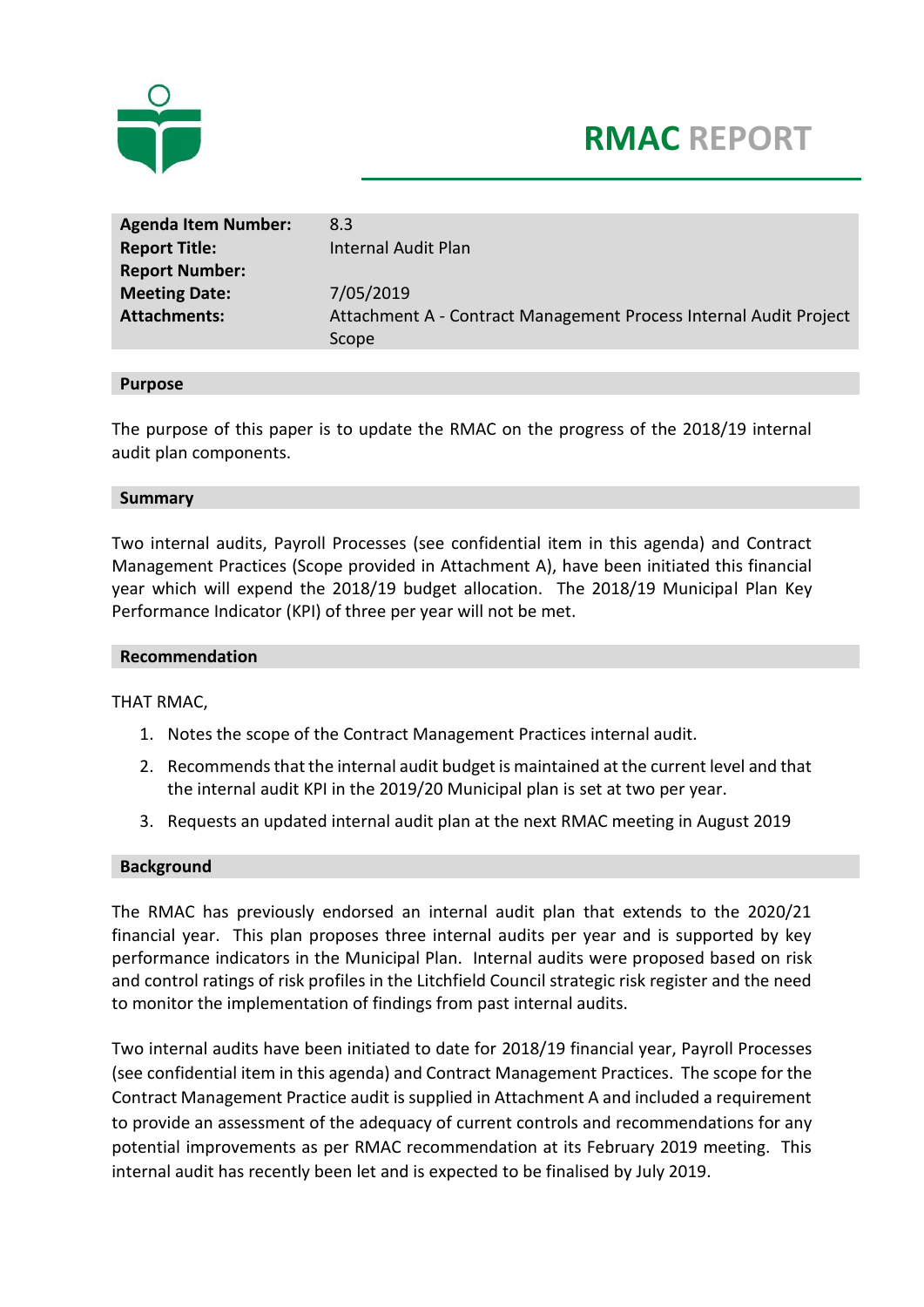To date two internal audits amount to a total cost of \$29,950 out of an allocated budget of \$30,000. Notwithstanding the budget implications, the capacity of staff indicates that it is unlikely that a third internal audit for 2018/19 (Audit of Council's processes related to traffic management of Council commissioned work) will occur.

A considerable amount of work has been invested into reviewing previous procurement audits (See Item 8.1 of this agenda). The internal resources required to manage the audits process, respond to audit reports and most importantly, implement recommendations have had a bearing on Councils ability to successfully action three internal audits for 2018/19, prompting a review of the internal audit KPI.

Moving forward there are two options.

- 1. Increase the budget for internal audits to accommodate for three per year and accept that under the current resourcing extending timelines may be required for the implementation of audit findings.
- 2. Maintain the current internal audit budget and reduce the internal audit KPI to two per year.

#### **Links with Strategic Plan**

#### *A well-run Council*

#### **Legislative and Policy Implications**

This item is consistent with FIN08 Risk Management and FIN09 Risk Management and Audit Committee

#### **Risks**

There is a risk that by reducing the number of internal audits per year the review of adequacy of operational controls may be delayed. This is offset however with a robust strategic risk register that document overall control and risk ratings which inform the development of the internal audit plan.

#### **Financial Implications**

By updating the internal audit KPI and maintaining the current internal audit budget there is no =in=creased financial impact.

#### **Community Engagement**

Nil

#### **Recommending Officer: David Jan, Governance and Risk Advisor**

Any queries on this report may be directed to the Recommending Officer on telephone (08) 8983 0600.

*Any member of Council who may have a conflict of interest, or a possible conflict of interest in regard to any item of business to be discussed at a Council meeting of a Committee meeting should declare that conflict of interest to enable Council to manage the conflict and resolve it in accordance with its obligations under the Local Government Act and its policies regarding the same.*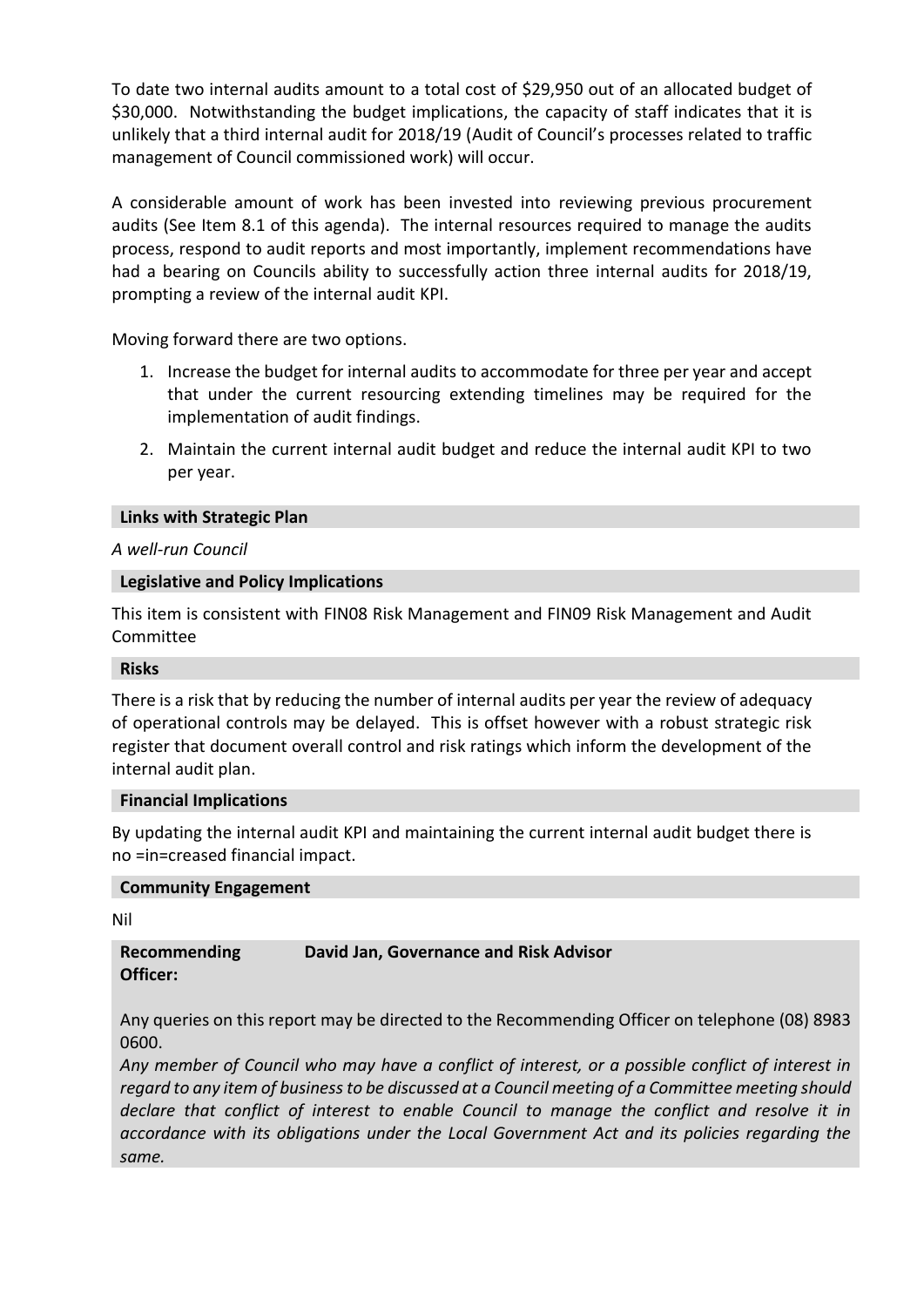### Contract Management Process Internal Audit Project Scope

The objective of the audit is to assess whether governance, risk management and control processes over contract management are adequate and effective, assessing whether contractual obligations are being met.

The audit will cover all areas of contract management from the point that a contract is awarded and will address the following:

- Contract documentation and distribution, such as:
	- o Insurances received
	- o Requested Management Plans are received (Environmental, Work Health Safety, Project Management etc)
	- o Relevant information being provided to project officers and other internal stakeholders
- Contract setup in Authority (Council's financial management system) to enable orders/recording information
- Documentation throughout contract duration, including:
	- o Progress claims
	- o Payment certification
	- o Variation identification and approval
- Performance management tools and records
- Include a specific audit of a minimum of two schedule of rate contracts, including one construction and one service provision. This will include reviewing all contract paperwork, claims, invoices and variations
- An assessment of the adequacy of current controls and recommendations for any potential improvements

In conducting this internal audit, the auditor will have access to sensitive personal information which is covered under Council's Privacy Policy and should be treated accordingly.